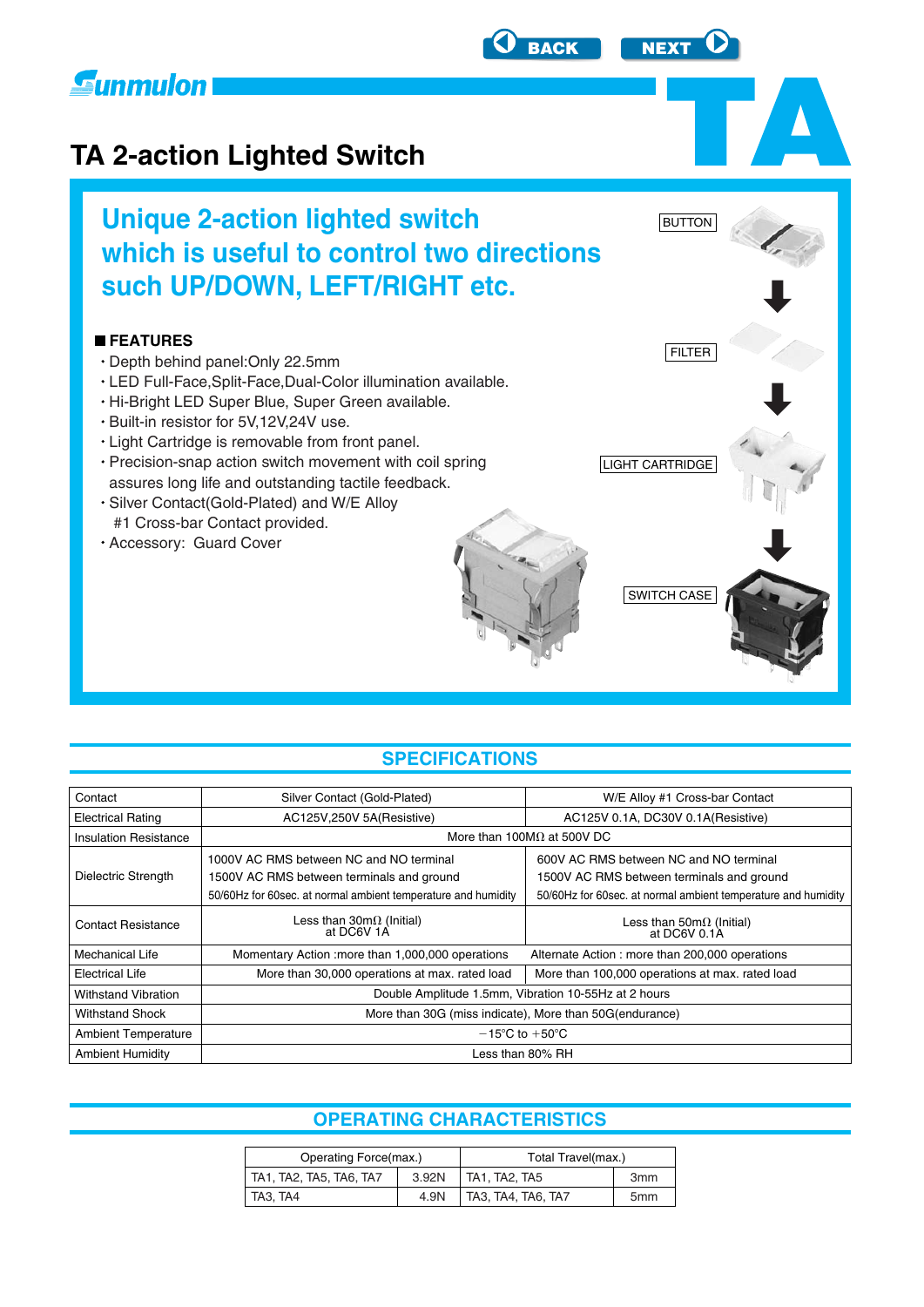<span id="page-1-0"></span>







D

**TA**

# **OPERATION/SWITCH CONNECTION**

|                 | View from "Japan mark" side             |              |                |                                                                               |                                                                                        |                                                                          |  |  |
|-----------------|-----------------------------------------|--------------|----------------|-------------------------------------------------------------------------------|----------------------------------------------------------------------------------------|--------------------------------------------------------------------------|--|--|
|                 |                                         | Operation    |                |                                                                               | <b>Switch Connection</b>                                                               |                                                                          |  |  |
|                 |                                         |              | ∩              | ∩                                                                             |                                                                                        | ∩                                                                        |  |  |
| TA <sub>1</sub> | (Impossible to push<br>from N position) | $\mathsf{N}$ | M              | No switch                                                                     | $com+$<br>$NC -$<br>$NO =$                                                             | com<br>$-NC-$<br>$NO -$                                                  |  |  |
| TA <sub>2</sub> | (Impossible to push<br>from N position) | $\mathsf{N}$ | $\overline{A}$ | No switch                                                                     | $com -$<br>$NC =$<br>$NO -$                                                            | $_{\text{COM}}$<br>$-NC-$<br>$NO -$                                      |  |  |
| TA <sub>3</sub> | No switch                               |              | $\overline{A}$ | COM<br><b>NC</b><br>NO                                                        |                                                                                        | COM-<br>$-NC-$<br>$NO -$                                                 |  |  |
| TA4             | A                                       |              | A              | $COM+$<br>$\frac{1}{2}$ COM<br><b>NC</b><br><b>NC</b><br>$-NO$<br>NO          |                                                                                        | $\mathbf{L}_{\text{COM}}$<br>$com+$<br>NC<br>NC.<br>NO<br>$-NO$          |  |  |
| TA <sub>5</sub> | M                                       | $\mathsf{N}$ | M              | COML<br>$\frac{1}{2}$ COM<br><b>NC</b><br>-NC<br>$-NO$<br>$NO+$               | $\Box$ <sub>COM</sub><br>$com-$<br>NC <sup>-</sup><br>NC.<br>$+$ NO<br>NO <sub>T</sub> | $\frac{1}{2}$ <sub>COM</sub><br>$COM -$<br><b>NC</b><br>$-NO$<br>$NO+$   |  |  |
| TA <sub>6</sub> | A                                       | ${\sf N}$    | M              | $\overline{\text{COM}}$<br>$T_{COM}$<br><b>NC</b><br>$-NC$<br>$\neg$ NO<br>NO | $\overline{\perp_{\tt COM}}$<br>comL<br>NC.<br>$-NO$<br>$NO -$                         | $\frac{1}{2}$ <sub>COM</sub><br>$COM-$<br>-NC<br>'NC<br>$-NO$<br>NO      |  |  |
| TA7             | A                                       | $\mathsf{N}$ | A              | COML<br>$\frac{1}{2}$ COM<br><b>NC</b><br>-NC<br>$-NO$<br>NO <sub>T</sub>     | $\Box$ <sub>COM</sub><br>COML<br>NC <sup>-</sup><br>$+NO$<br>NO                        | $\overline{\perp}_{\text{COM}}$<br>$COM-$<br>NC.<br>NC<br>$NO+$<br>$-NO$ |  |  |

M : Momentary, A : Alternate, N : Neutral

# **INTERNAL CONNECTION**

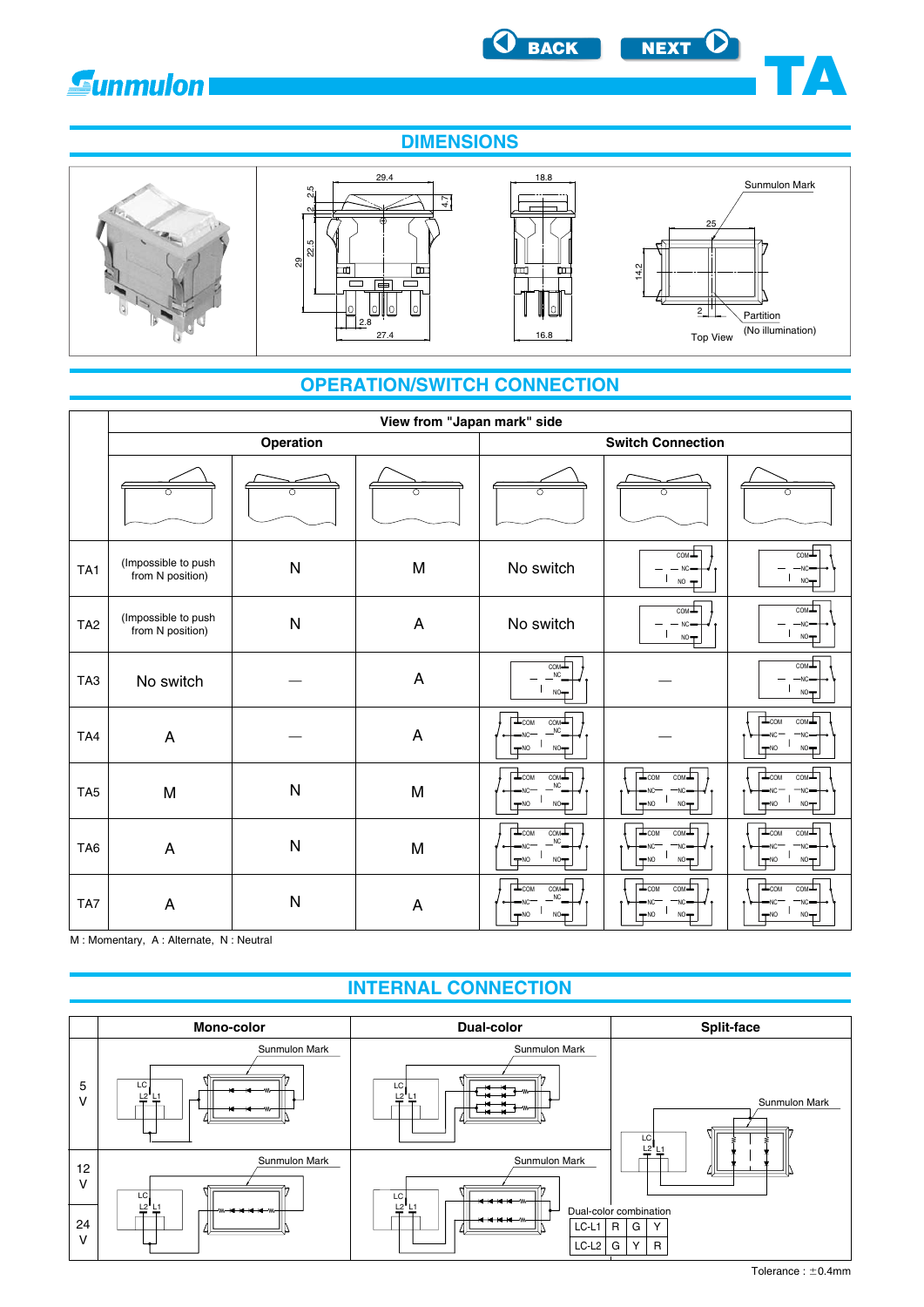<span id="page-2-0"></span>



## **INTERNAL CONNECTION**

#### **Super LED (Super Blue, Super Green) type**



#### **TERMINALS**

#### **TERMINALS LAYOUT**







**OTERMINALS DIMENSIONS (BOTTOM VIEW)** 



#### **OTERMINAL SHAPE**



#110 TAB · Soldering Terminal

#### **LED DATA**

#### **OLED RATING**

|                |            | Current Rating (mA) |                          |     |         |                                           |     |       |        |         |          |         |          |
|----------------|------------|---------------------|--------------------------|-----|---------|-------------------------------------------|-----|-------|--------|---------|----------|---------|----------|
|                | Mono-Color |                     | Dual-Color<br>Split-Face |     |         | Super LED Mono-color Super LED Split-Face |     |       |        |         |          |         |          |
| Supply Voltage | Red        | Green               | Yellow                   | Red | Green I | Yellow                                    | Red | Green | Yellow | S. Blue | S. Green | S. Blue | S. Green |
| 5(±5%)         | 32         |                     | 20                       |     | 10      |                                           | 20  | 18    | 10     |         |          |         |          |
| $12 (\pm 5\%)$ |            | 16                  |                          | 10  |         |                                           | 10  |       | 10     |         | 10       |         |          |
| $24 (\pm 5%)$  | 10<br>16   |                     |                          | 10  |         | 10                                        |     | 10    |        |         |          |         |          |

**EXTERNAL RESISTOR** Switches are normally fitted with internal resistors to operate on 5,12,24V DC supply. In case of non-resistor type, suitabale external current limiting resistors must be installed as s

|  |  |  |  |  | shown by the table and formula |
|--|--|--|--|--|--------------------------------|
|--|--|--|--|--|--------------------------------|

|                                                                  |                                       | Mono / Dual                |                               | Split                         | Super, Mono       |                 | Super, Split    |  |
|------------------------------------------------------------------|---------------------------------------|----------------------------|-------------------------------|-------------------------------|-------------------|-----------------|-----------------|--|
| <b>ITEM</b>                                                      |                                       | DC <sub>5</sub> V          | DC12V,24V                     | DC5V, 12V, 24V                | DC <sub>5</sub> V | DC12V.24V       | DC5V,12V,24V    |  |
|                                                                  |                                       | R, G, Y                    | R, G, Y                       | R.G.Y                         | S.Blue, S.Green   | S.Blue, S.Green | S.Blue, S.Green |  |
|                                                                  | Max. operating current IFM (mA)       | 50                         | 25                            | 25                            | 40                | 20              | 20              |  |
| DC reverse voltage VR (V)                                        |                                       | 8                          | 16                            | 8                             | 5                 | 10              | 5               |  |
| Forward voltage VF (V)                                           |                                       | 4                          | 8                             | $\overline{4}$                | 3.4               | 6.8             | 3.4             |  |
|                                                                  | Recommended operating current IF (mA) | 32                         | 16                            | 16                            | 26                | 13              | 13              |  |
| <b>Current Reduced Factor</b><br>(Over 25°C working temperature) |                                       | $0.66$ mA $\degree$ C      | $0.33 \text{mA}$ <sup>C</sup> | $0.33 \text{mA}$ <sup>C</sup> | 0.5mA/C           | 0.25mA/C        | 0.25mA/C        |  |
|                                                                  | Pulse Width PW $(\mu S)$              | 100                        |                               |                               |                   |                 |                 |  |
| Pulse Lighting<br>Duty Ratio DR                                  |                                       |                            | $10^{-1}$                     |                               |                   |                 |                 |  |
|                                                                  | $IFM$ ( $mA$ )                        |                            | 120                           | 120                           |                   | 100             | 100             |  |
| Diagram                                                          |                                       | D1<br>D <sub>2</sub><br>D1 |                               |                               |                   | D <sub>2</sub>  |                 |  |



The value of the series resistor for other voltage use can be determined by the formula (Switch should be without resistor type):

 $R =$ 

IF Vcc : Supply Voltage VF : Forward Voltage IF : Forward Current

Tolerance :  $\pm$  0.4mm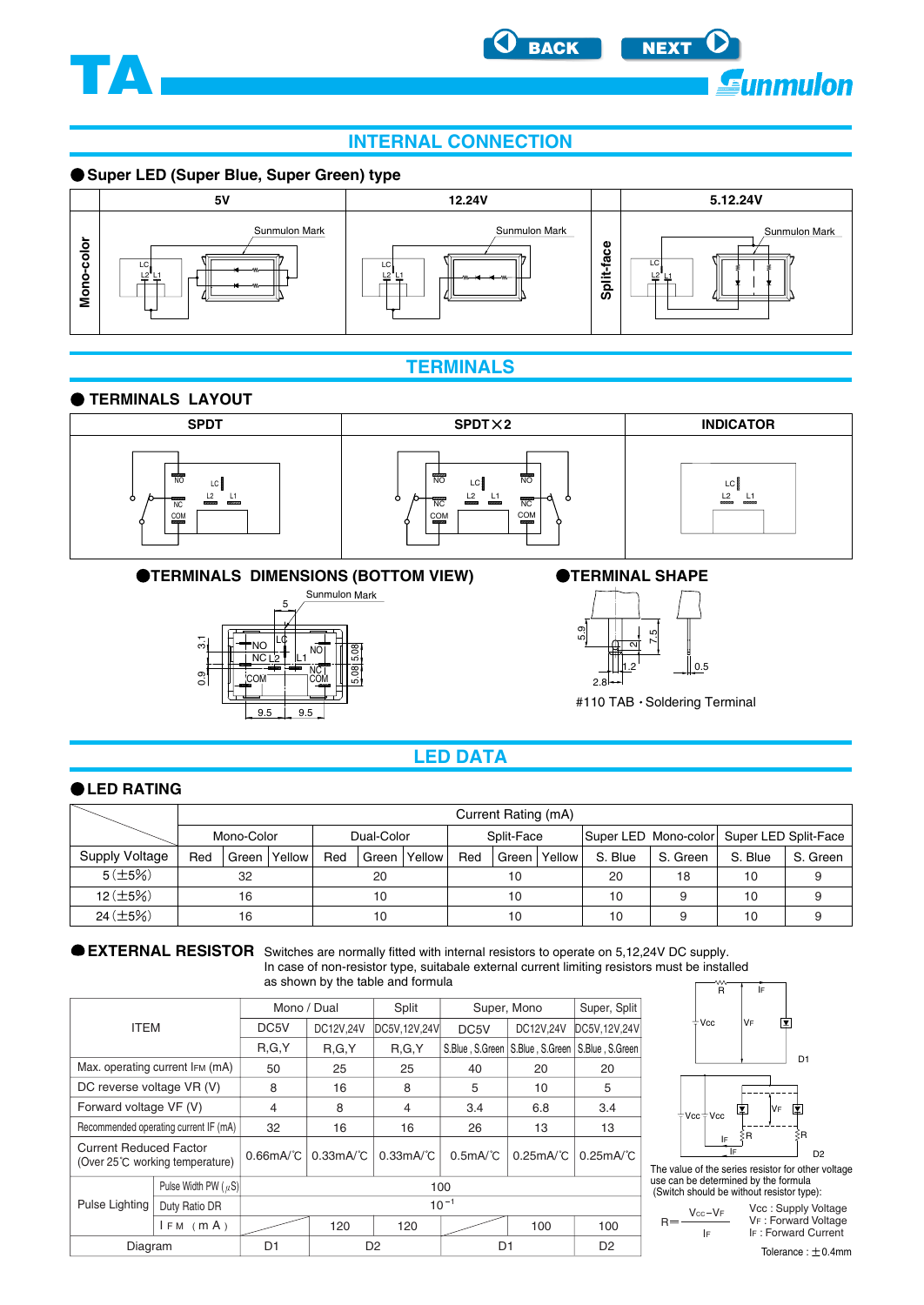<span id="page-3-0"></span>

# **PANEL LAYOUT / PANEL CUT DIMENSIONS**

**[BACK](#page-2-0) [NEXT](#page-4-0)**

**TA**



| In case of block mounting,<br>leave space between arrays as a figure : | More than 6mm<br>6m<br><b>gro</b> |
|------------------------------------------------------------------------|-----------------------------------|
|------------------------------------------------------------------------|-----------------------------------|





Guard Cover prevents inadvertent and unintentional operations.

| Part No      |           |  |  |  |  |
|--------------|-----------|--|--|--|--|
| <b>Black</b> | TA-3305-K |  |  |  |  |
| Grev         | TA-3305-H |  |  |  |  |

 $*$  The cover opens 180 $°C$  and returns by spring.